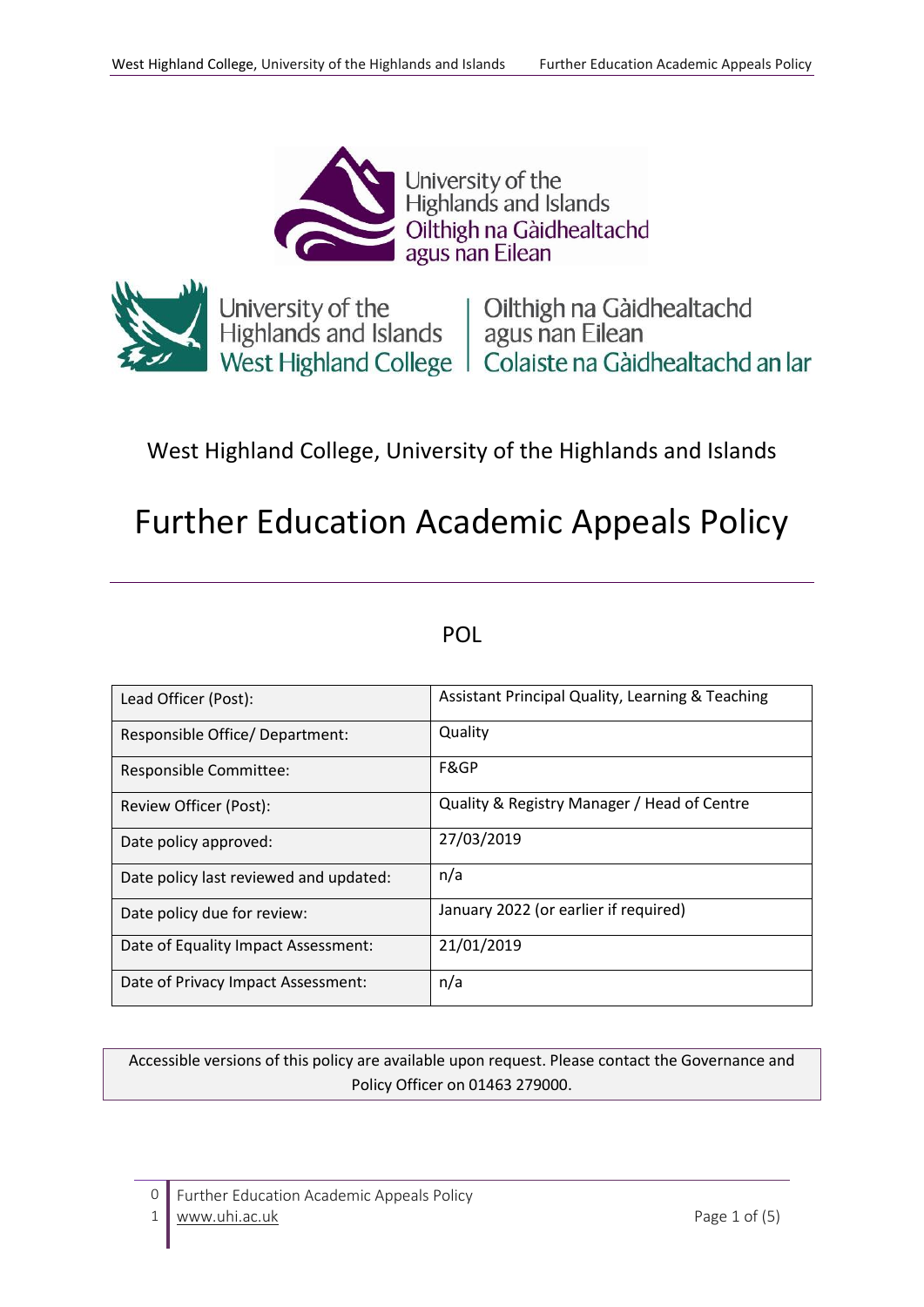# Policy Summary

| Overview                         | Why is the policy required?<br>This policy, together with the associated Academic Appeals Procedures,<br>represents an appeals framework that ensures students can request a<br>review of an assessment decision made by West Highland College, where<br>there are grounds to do so.             |  |
|----------------------------------|--------------------------------------------------------------------------------------------------------------------------------------------------------------------------------------------------------------------------------------------------------------------------------------------------|--|
| Purpose                          | What will the policy achieve?<br>The purpose of the policy is to set out the circumstances in which a student<br>may wish to appeal against a decision provided during an assessment<br>process or against a decision about progress between levels (e.g. a decision<br>by a Progression Board). |  |
| Scope                            | Who does the policy apply to?<br>This policy applies to all Further Education courses (normally up to and<br>including SCQF Level 6)                                                                                                                                                             |  |
| Consultation                     | Who has been consulted on the policy, and who will be notified?<br>The policy was developed by a group of practitioners made up from across<br>the University of the Highlands and Islands partnership. All relevant staff<br>and students will be notified.                                     |  |
| Implementation and<br>Monitoring | Who will be responsible for implementing and monitoring the policy, and<br>what resources/ costs will be incurred?<br>Colleges will be responsible for local implementation of the policy. The<br>policy is part of the business-as-usual function of the college.                               |  |
| <b>Risk Implications</b>         | What are the risk implications of this policy?<br>Failure to adopt a strong policy and follow the procedures would<br>undermine the student experience and the academic reputation of the<br>College.                                                                                            |  |
| Link with Strategy               | How is this policy linked to University strategy?<br>To deliver excellent and sustainable learning for all<br>Ensure that the student voice is central to our decision making processes in<br>governance and management.                                                                         |  |
| <b>Impact Assessment</b>         | Equality Impact Assessment: 21/01/2019 - No negative impact.                                                                                                                                                                                                                                     |  |
|                                  | Privacy Impact Assessment: n/a                                                                                                                                                                                                                                                                   |  |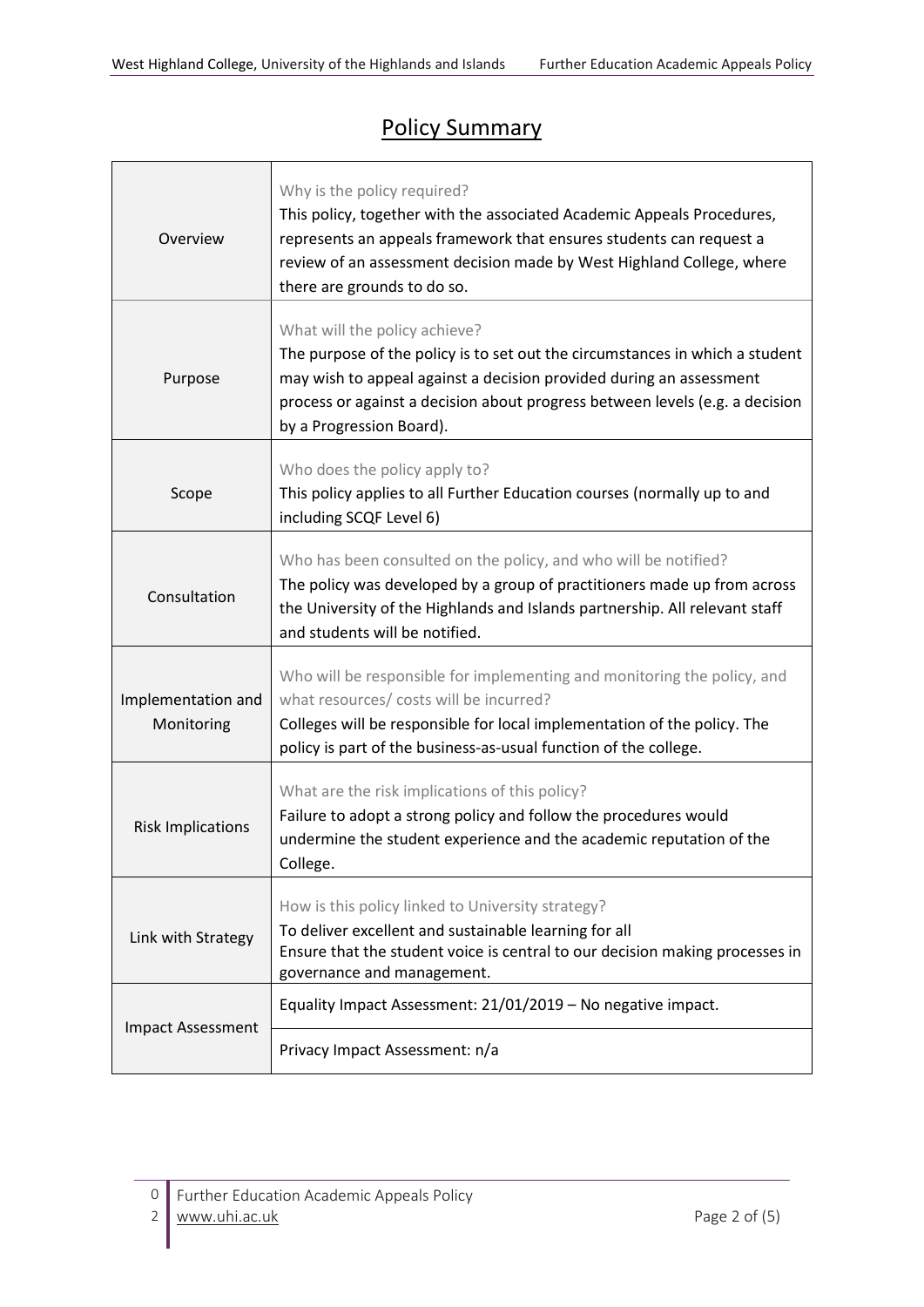## 1. Policy Statement

- 1.1 This policy, together with the associated Academic Appeals Procedures, represents an appeals framework that ensures students can request a review of an assessment decision made by West Highland College, where there are grounds to do so.
- 1.2 The policy aims to ensure appropriate, fair and consistent treatment of all parties involved in any further education academic appeal across the partnership.

### 2. Definitions

- 2.1 **Academic Appeal**: a procedure through which students may in certain circumstances ask for a review of a decision relating to their academic progress or award.
- 2.2 **Progression Board**: a panel of staff from the College who consider and determine student awards and progression to a more advanced stage.
- 2.3 **Awarding Body**: an organisation that designs, develops, delivers and awards the recognition of learning outcomes (knowledge, skills and/or competences) of an individual following an assessment and quality assurance process.

### 3. Purpose

- 3.1 The purpose of the policy is to set out the circumstances in which a student may wish to appeal against a decision provided during an assessment process or against a decision about progress between levels (e.g. a decision by a Progression Board).
- 3.2 The procedure allows the student to raise an appeal at an informal level and, if the outcome of this is not satisfactory, to use the formal procedure.

The internal formal Academic Appeal Procedure should be followed before escalation to external Awarding Body appeals processes. Students will be signposted to relevant external Awarding Body appeal processes at the start of their programme of study.

- 3.3 External appeals procedures vary, depending on the type of qualification for which the appeal is being made and the awarding body. The overriding principle is that all appeals will be treated fairly and objectively.
- 3.4 Without prejudice to the outcome of an appeal, a student may continue to attend classes and make use of the facilities of the College whilst their appeal is being heard.
- 3.5 Students who have completed their programme, who have grounds to appeal an award decision or programme progression board, will be unable to receive their award until the matter has been fully resolved.
- 3.6 The timescales set out in the Procedures must be followed. Students and staff should note where there may be variations between awarding bodies.

# 4. Scope

4.1 This policy applies to students enrolled on courses normally up to and including SCQF Level 6 (see Section 4.2 for variations to this criteria).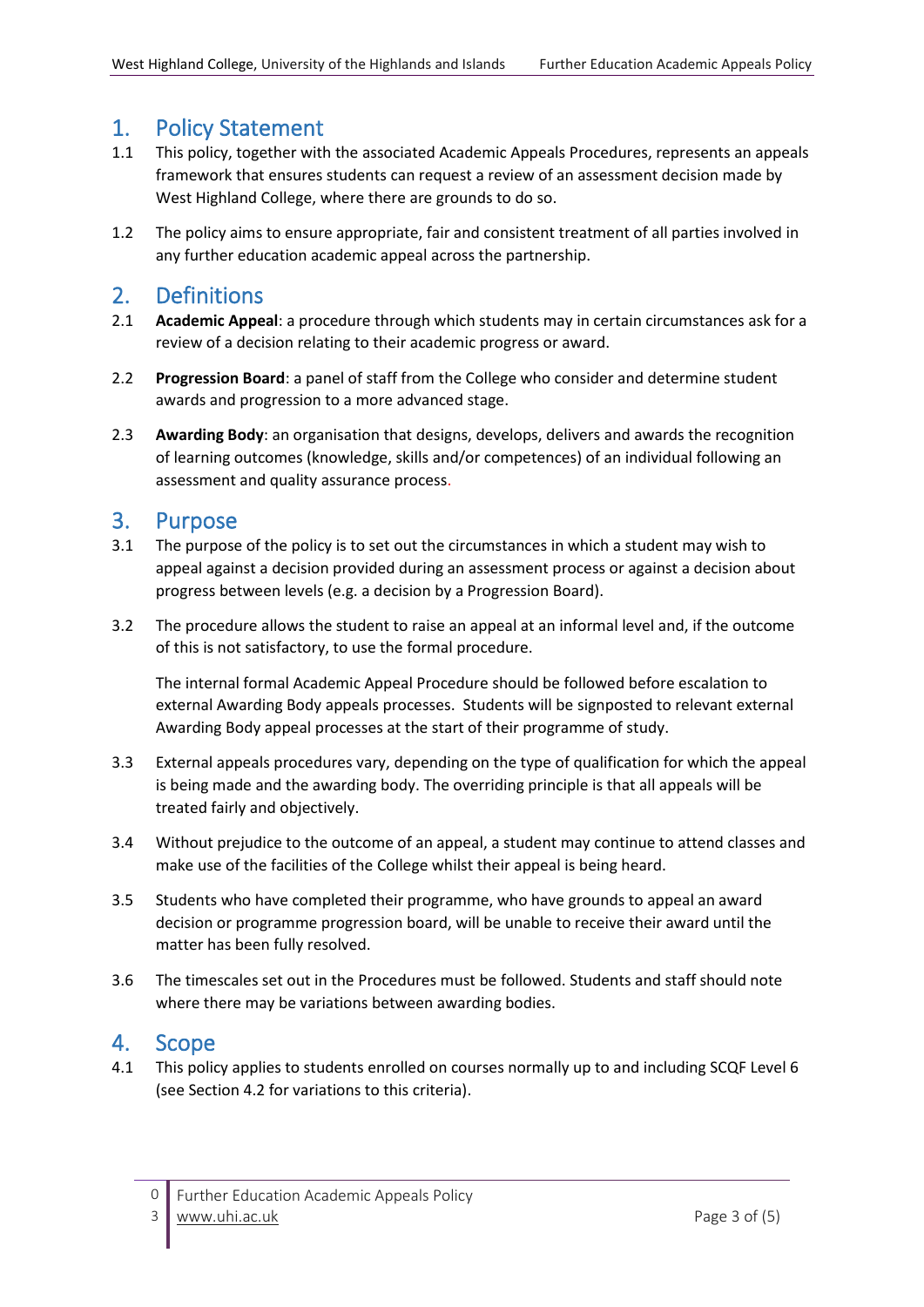4.2 There are a small number of Scottish Vocational Qualification (SVQ) courses at SCQF Level 7 that are considered as Further Education courses for the purposes of the UHI Partnership. This policy applies to these students.

#### 4.3 **Grounds for Appeal**

Appeals against an assessment decision will normally only be considered on one or more of the following grounds:

- 4.3.1 That a student's performance in the assessment was adversely affected by illness or other factors. The student must have been unable to, or have a valid reason not to, divulge the information to their lecturer prior to assessment. In the case of a Progression Board, the information must have been unavailable at the time the determination was made. In these cases, the appeal must be accompanied by documentary evidence to the Head of Curriculum (see Procedures).
- 4.3.2 Evidence of College academic assessment administrative error or that an assessment was not conducted in accordance with the College's specific assessment policies/procedures.
- 4.3.3 That evidence is produced that some other material irregularity has occurred.

#### 5. Exceptions

- 5.1 This policy does not apply to Higher Education students, e.g. normally those students studying courses at SCQF Level 7 and above (see Section 4.2 for variations to this). These students should refer to the UHI Academic Standards and Quality Regulations.
- 5.2 Appeals that question the academic judgement of a member of staff or an academic assessment body will not be considered.
- 5.3 Students undertaking non-regulated qualifications (NQs), have no further right of appeal against internal assessment decisions. The final decision rests with the academic partner. External awarding bodies will not accept internal assessment appeals.
- 5.4 Appeals will not normally be permitted from third parties on behalf of a student.
- 5.5 SQA Post-results Services for National Qualifications and other external assessments. Please refer to relevant Awarding Body Guidance for further details.
- 5.6 Exceptional Circumstances Considerations. Please refer to relevant Awarding Body Guidance for further details.

### 6. Notification

- 6.1 All staff members will be notified of changes to the Academic Appeals Policy and Procedures through the normal channels.
- 6.2 Teaching staff and staff advising students should have a detailed knowledge of the Academic Appeals Policy and Procedures.
- 6.3 Any changes to awarding body regulations will be reflected in the annual review process of this policy and associated procedures.
- 6.4 Students will be made aware of the policy within four weeks of commencing their course.
- 6.5 The policy will be publicly available on the College's website.